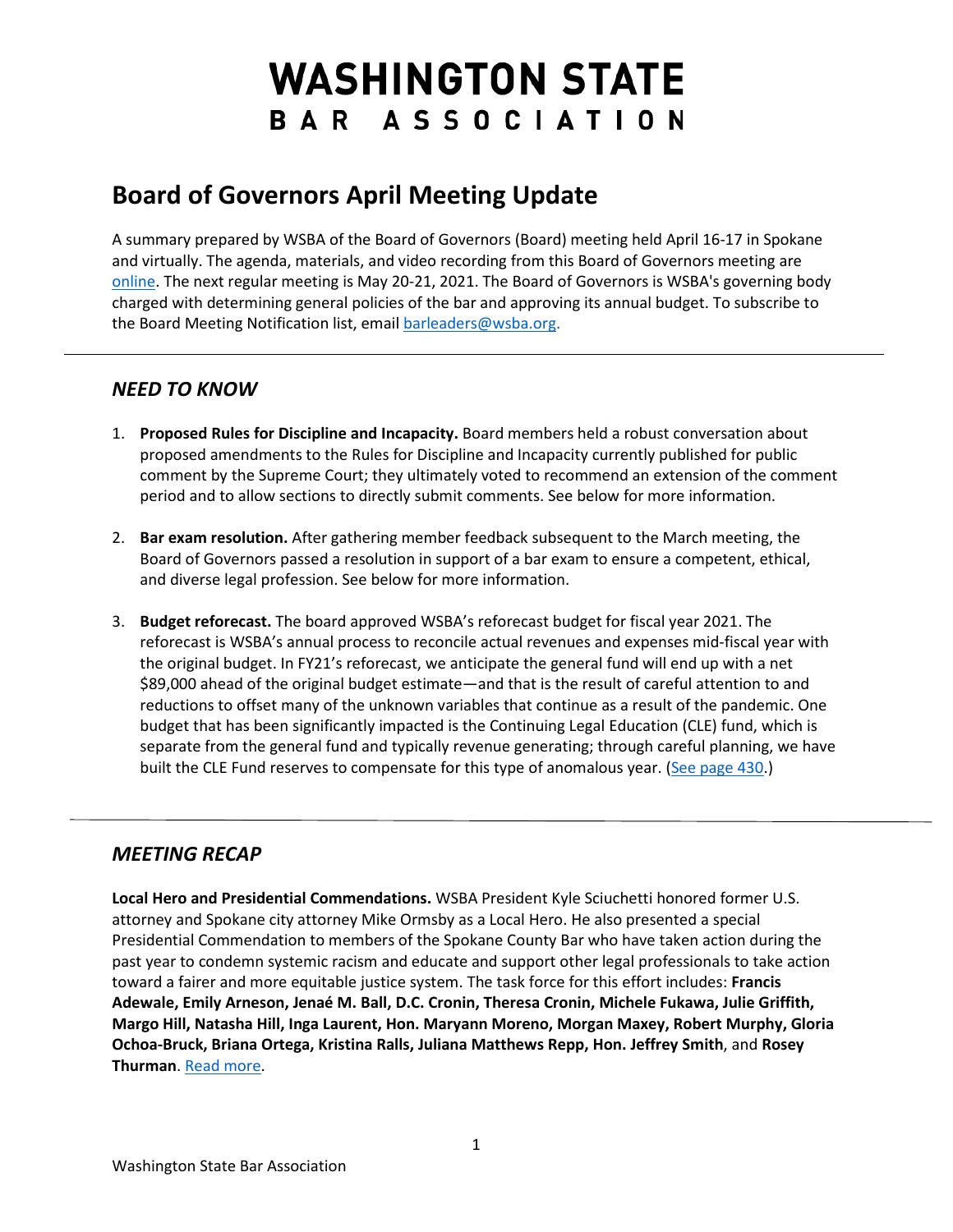**Proposed Rules for Discipline and Incapacity.** The Board of Governors heard from several stakeholder groups about proposed amendments to the Rules for Discipline and Incapacity that the Court has [published for public comment through April 30.](https://www.courts.wa.gov/court_rules/?fa=court_rules.proposedDetails&proposedId=2153) Concerns were raised entities, including by member Anne Seidel [\(see page 103\)](https://www.wsba.org/docs/default-source/about-wsba/governance/bog-meeting-materials-2000-2001/board-of-governors-meeting-late-materials-april-2021.pdf?sfvrsn=50ea14f1_4) and representatives of the Solo and Small Practice Section [\(see page 267\)](https://www.wsba.org/docs/default-source/about-wsba/governance/bog-meeting-materials-2000-2001/board-of-governors-meeting-materials-april-2021.pdf?sfvrsn=d4f414f1_4) and Criminal Law Section [\(see page 271\)](https://www.wsba.org/docs/default-source/about-wsba/governance/bog-meeting-materials-2000-2001/board-of-governors-meeting-materials-april-2021.pdf?sfvrsn=d4f414f1_4), who asked to submit comments to the Court. WSBA's Chief Disciplinary Counsel spoke about the six-year history behind the proposed rule amendments, noting that the Court's process is designed to be shaped by such comments and that WSBA and the Court are listening [\(see page 16.](https://www.wsba.org/docs/default-source/about-wsba/governance/bog-meeting-materials-2000-2001/board-of-governors-meeting-late-materials-april-2021.pdf?sfvrsn=50ea14f1_4)) The board ultimately passed a resolution to urge the Court to extend the comment period by 90 days [\(see page 9\)](https://www.wsba.org/docs/default-source/about-wsba/governance/bog-meeting-materials-2000-2001/board-of-governors-meeting-late-materials-april-2021.pdf?sfvrsn=50ea14f1_4); agreed to authorize sections to send comments directly to the Court, bypassing the WSBA comment policy [\(see page 274\)](https://www.wsba.org/docs/default-source/about-wsba/governance/bog-meeting-materials-2000-2001/board-of-governors-meeting-materials-april-2021.pdf?sfvrsn=d4f414f1_4); and committed WSBA to forward comments from all members to the Court.

**Bar exam resolution.** The Court has convened a year-lon[g Washington Bar Licensure Task Force](https://www.courts.wa.gov/appellate_trial_courts/SupremeCourt/?fa=supremecourt.LicensureTaskForce) to evaluate current lawyer licensing requirements and recommend whether the Court should consider alternatives. In parallel, the WSBA Board of Governors at its March meeting considered a resolution "in support of a bar exam to ensure a competent, ethical, and diverse legal profession." The board delayed a vote to gather and consider member feedback (see [page 307](https://www.wsba.org/docs/default-source/about-wsba/governance/bog-meeting-materials-2000-2001/board-of-governors-meeting-materials-april-2021.pdf?sfvrsn=d4f414f1_4) an[d page 138;](https://www.wsba.org/docs/default-source/about-wsba/governance/bog-meeting-materials-2000-2001/board-of-governors-meeting-late-materials-april-2021.pdf?sfvrsn=50ea14f1_4) some feedback from minority bar associations was considered at the meeting but not included in the materials due to timing). After a robust discussion about that feedback, the board passed the resolution [\(read it here\)](https://www.wsba.org/docs/default-source/about-wsba/governance/resolutions/resolution-bar-exam-final.pdf?sfvrsn=f8e514f1_0), that reads:

- In order to ensure a competent, ethical and diverse legal profession, the WSBA supports the continued requirement of passing a bar exam before admission to the WSBA.
- The WSBA discourages diploma privilege as an alternative to a bar exam.
- The WSBA encourages a review of, and possible change to, the format and content of the bar exam to both strengthen and improve the bar exam as a tool to ensure the competent and ethical practice of law and to ensure there is no discriminatory effect on examinees of color and first generation examinees. The WSBA commits to working with testing and academic professionals to accomplish this review.
- The WSBA authorizes sections and committees to comment to the [Court task force] on this issue without prior authorization or review by the Board of Governors or its Legislative Committee.

**Legislative update**. The 2021 session is scheduled to adjourn April 25. All major cutoff deadlines have passed for bills, and the remaining legislative business will focus on resolving the budget and bill concurrence between the two chambers. WSBA's two bar-request bills[—Senate Bill 5005,](https://app.leg.wa.gov/billsummary?BillNumber=5005&Initiative=false&Year=2021) a Corporations Act revision bill; and [Senate Bill 5034,](https://app.leg.wa.gov/billsummary?BillNumber=5034&Initiative=false&Year=2021) a comprehensive update of the Nonprofit Corporations Act—are both awaiting the Governor's signature to become law. Overall this session, the WSBA has referred more than 700 bills of potential interest to sections. Of those, sections have requested that we track 489 for them. Working with the Board Legislative Committee (BLC), sections have taken a position on and provided testimony on 11 bills so far. Additionally, the BLC supported funding for Resolution Washington, the statewide association of dispute resolution centers.

**Long range planning.** What are the Washington State Bar Association's top priorities in the coming years? That is the area of focus for the WSBA Long Range Strategic Planning Council. The Board of Governors approved the charter for this group as well as draft strategic goals; the council will now begin engaging with members as a whole as well as specific stakeholder groups to gather feedback about the draft strategic goals and tactics to accomplish those goals. [\(See page 565.](https://www.wsba.org/docs/default-source/about-wsba/governance/bog-meeting-materials-2000-2001/board-of-governors-meeting-materials-april-2021.pdf?sfvrsn=d4f414f1_4)) **Other business.** The Board: